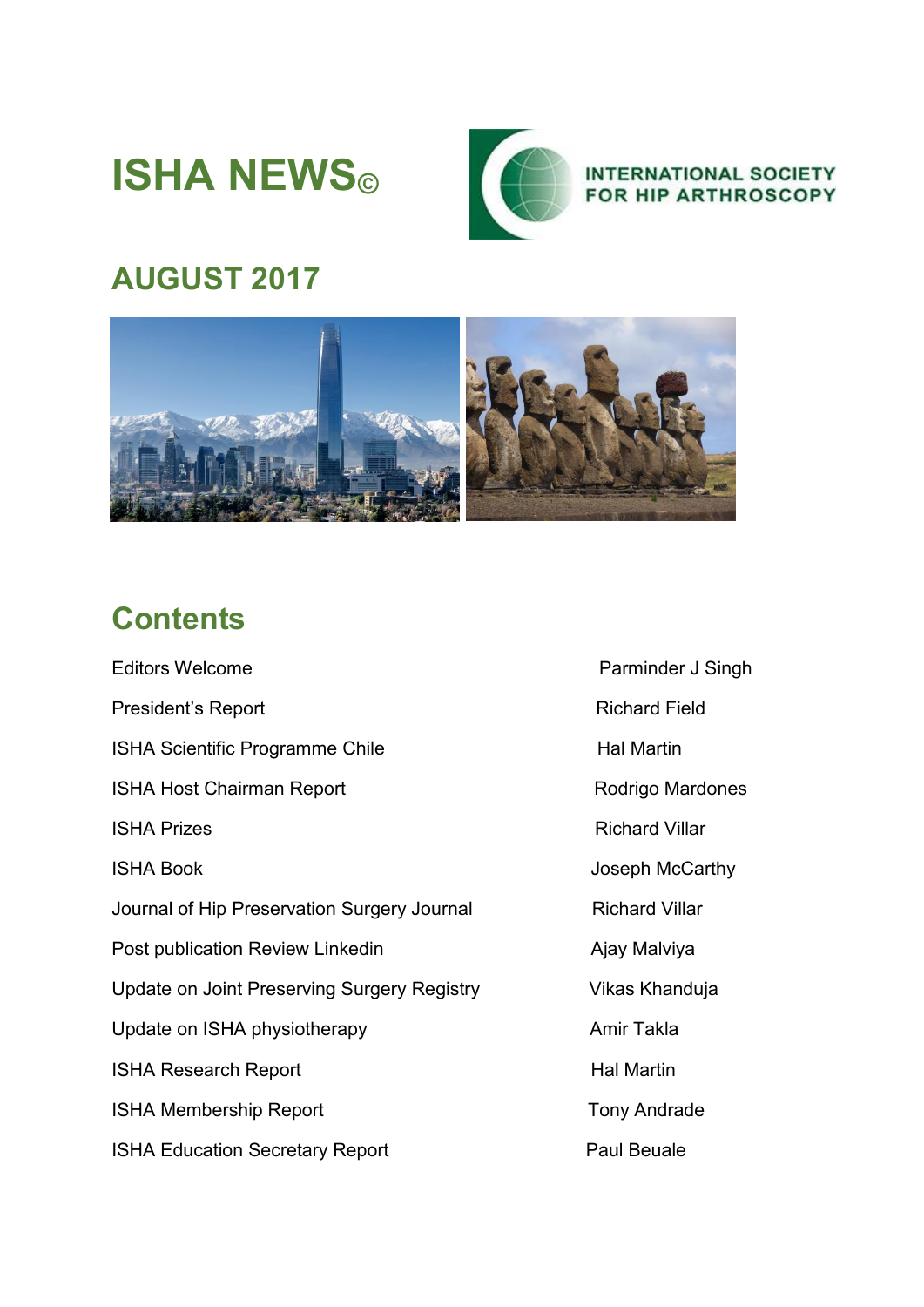| ISHA 2 <sup>nd</sup> Travelling Fellowship            | Leandro Calil De Lazari |
|-------------------------------------------------------|-------------------------|
| <b>ISHA Website</b>                                   | John Christoforetti     |
| <b>ISHA Articles - Twitter</b>                        | Derek Ochiai            |
| ISHA Articles – Hip Arthroscopy in Melbourne          | John O'Donnell          |
| ISHA Commentary - The Warwick Agreement               | lan Harris              |
| ISHA Articles Angular Deformity of the proximal Femur | <b>Robert Buly</b>      |
| ISHA Articles Cost Effectiveness of Hip Arthroscopy   | Olufemi R.Ayeni         |
| ISHA Articles Does Hip Arthroscopy Prevent Total Hip  |                         |
| Replacement                                           | Vikas Khanduja          |
| ISHA Articles Korean Society for Hip Arthroscopy      | Pilsung Kim             |
| and Joint Preservation                                |                         |
| ISHA Case Report A case of Diaphyseal Aclasia         | <b>Josip Cakic</b>      |
| ISHA 2016 Annual Scientific Meeting Summary           | Al Stubbs               |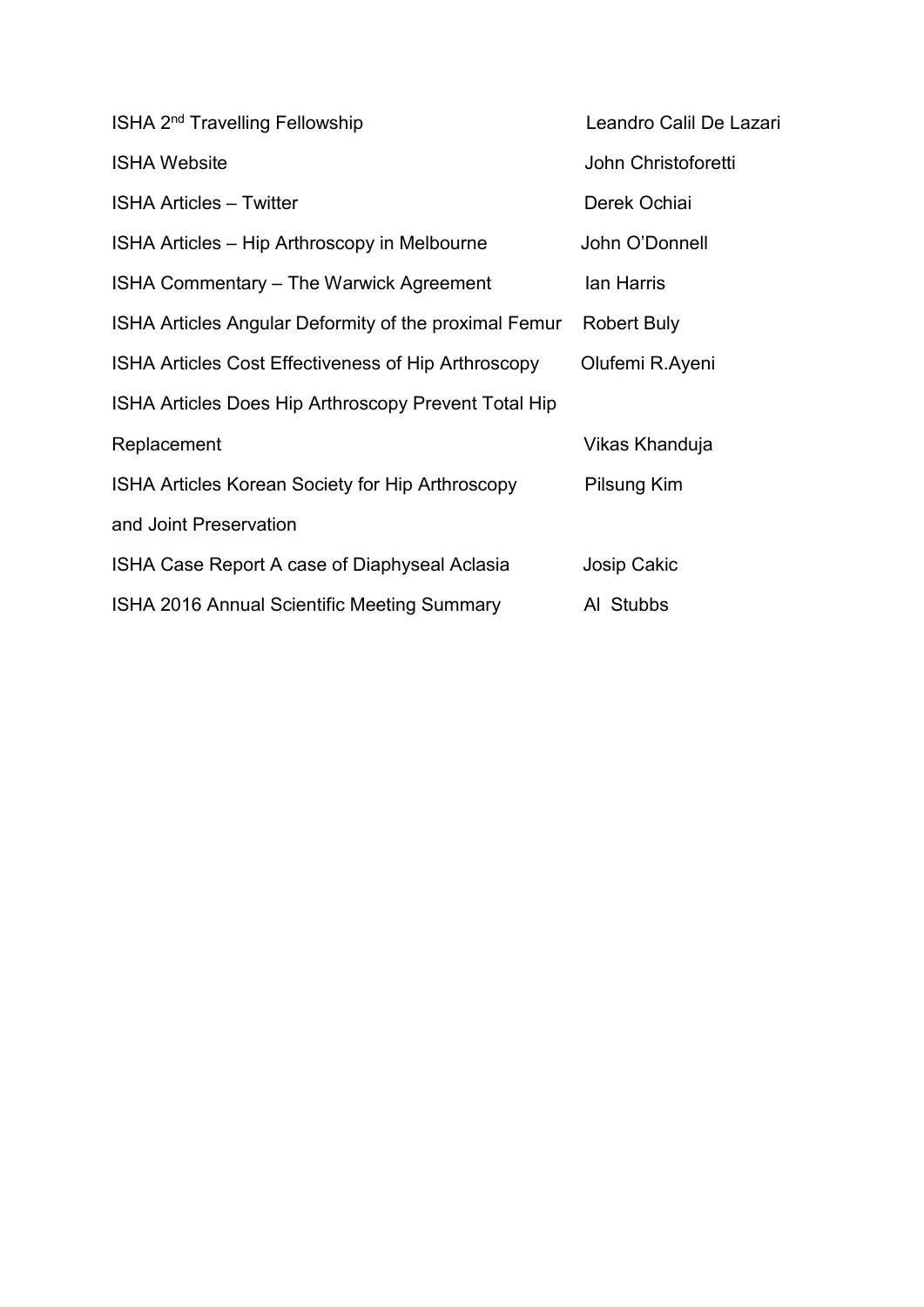#### **ISHA EDITORS WELCOME**



#### **Parminder J Singh**

Welcome to ISHA NEWS 2017. This is our fourth edition of the annual newsletter and I would like to express my thanks to the editorial sub-committee Vikas Khanjuja, Addenbrooke's, Cambridge University Hospitals NHS Trust, UK and Associate Professor Marcelo Queiroz from Santa Casa de São Paulo Medical School, São Paulo, Brazil. In addition, a special thanks to

all the contributors of this year's edition of the newsletter.

ISHA would like to thanks our current President Professor Richard Field for leading the society through 2017. Professor Field discusses how new London hip surgeons are expected to include arthroscopic hip surgery in their portfolio of surgical skills and highlights the questions that still need to be answered in 2017 in hip joint preservation surgery.

The ISHA Scientific Chairman Dr Hal Martin has been working hard on the 9<sup>th</sup> Annual Scientific Meeting Programme that will showcase the best of ISHA through an enlightening scientific program comprising comprehensive Instructional Course Lectures, lively Presidential Debates, Concurrent Physiotherapy Sessions, and Keynote Presentations. Dr Hal Martin has titled the meeting as "**Preserving Hips and Enhancing Life"** and will aim to highlight the cost of hip disease to the individual and to society during the annual scientific meeting.

ISHA would like to thank our host Chairman Dr Rodrigo Mardones for all of his preparatory work for the forthcoming 2017 Annual Scientific Meeting. We are all looking forward to visiting the city of Santiago. Dr Mardones has shared some of the areas of his home city we can enjoy and also updates us on the growing interest in joint preservation surgery in South America.

We hear from past ISHA President Dr Joseph McCarthy who is also one of the editors the "Hip Joint Restoration: Worldwide Advances in Arthroscopy, Arthroplasty, Osteotomy and Joint Preservation Surgery" book, on how we can get signed copies of the ISHA Book authors at this year's meeting.

Open access journals continue to have a positive impact on education. Some of the advantages include journals are free to read and download. The Editor-in-Chief and the first ISHA president Mr Richard Villar reports on the journal's fourth year of publication and how we all can continue to support the journal.

Modern day communication continues to take many forms. Mr Ajay Malviya discusses how to get involved in the ISHA Linkedin group to facilitate communication easy between hip preservation surgeons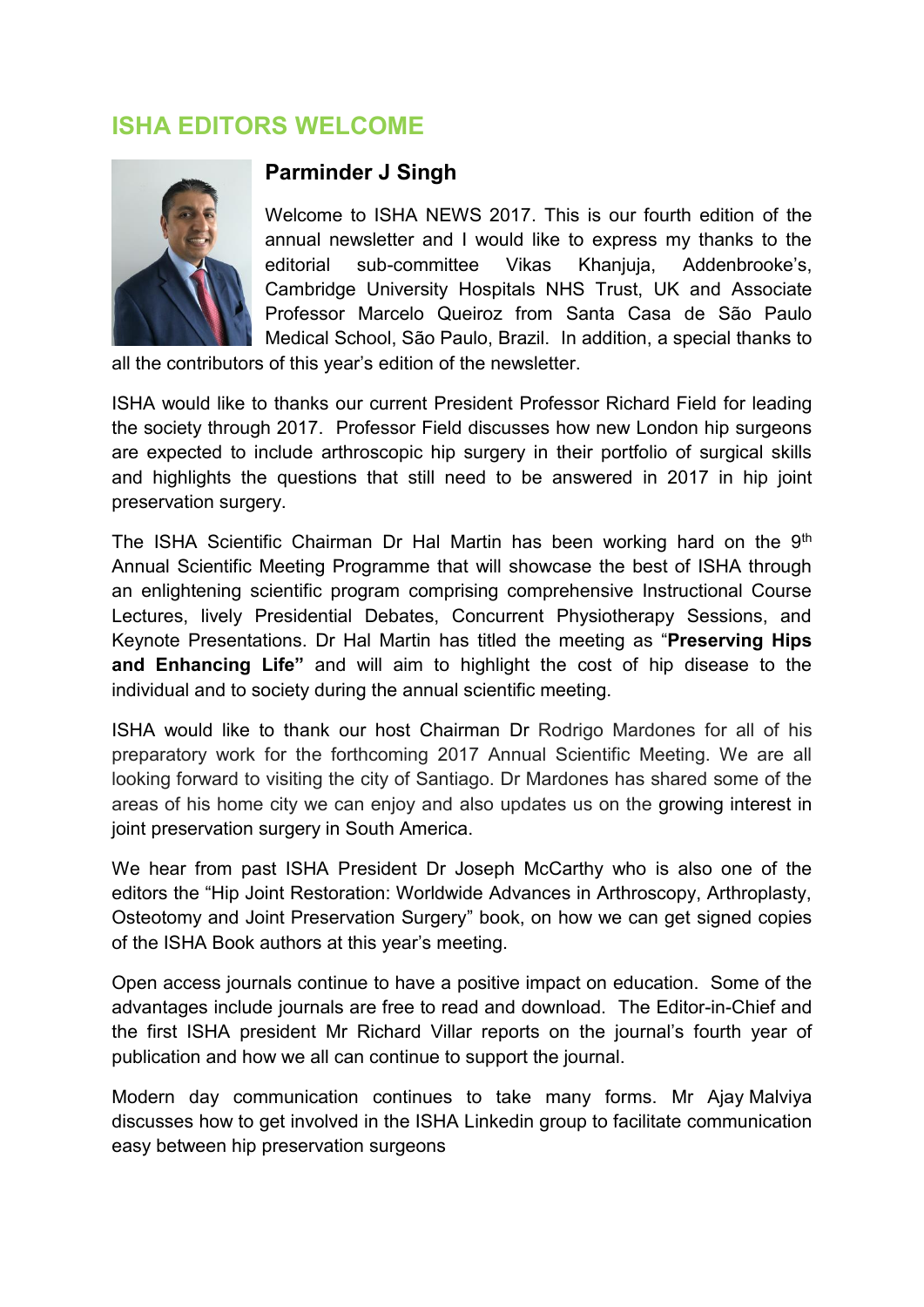#### **ISHA EDITORS WELCOME**

The role of registries is beginning to influence orthopaedic practice around the world. There are now 6500 procedure entered into the UK Non-Arthroplasty Hip Registry. This year we hear from the new Chairman of the Steering Committee of the British Non-Arthroplasty Hip Registry (NAHR) Mr Vikas Khanduja. Mr Khanduja discusses how the Registry continues to develop in response to the feedback from its users and the NAHR committee. Mr Khanduja provides a summary of the annual report.

This year we hear from Associate Professor Amir Takla on how the physiotherapy group will run a meeting parallel to the surgeons. The physiotherapy group will offer the opportunity for a practical morning instructional course to those individuals looking at a detailed physical therapy assessment of complex hip conditions.

For the first time last year we heard from the Chairman of the ISHA Research Committee Dr Hal Martin. Dr Martin this year will update us on a new book" *Diagnosis and Treatment of Posterior Hip Pain";* a project of predominantly ISHA society authors.

This year our ISHA Membership Committee Chair Mr Tony Andrade update's us all on the latest figures of our membership numbers and how our society continues to expand since our Annual Scientific Meeting in San Francisco in September 2016. This year we hear more about the Korien Society Hip Arthroscopy and Joint Preservation by Dr Pilsung Kim.

Professor Paul Beaule has completed his first year as the ISHA Education Secretary and announces the two new traveling ISHA traveling fellows. For those who are interested in the ISHA travelling Fellowship, please read the article carefully to obtain the application rules for the fellowship.

ISHA news is proud to hear from ISHA'S 2nd travelling Fellow Dr Leandro Calil De Lazari. Dr De Lazari provides a details account of his ISHA Fellowship learning from some of the leading hip preservation surgeons around the world.

Dr John Christoforetti the chair of the ISHA Web Committee is proud to introduce a newly renovated appearance and functionality to the ISHA website and updates us on the first year of the new web design.

Dr Derek Ochiai for the first time discusses the role of Twitter in hip arthroscopy in and your practice. Twitter currently has 313 million users. As many of you will be aware, Twitter provides online news and social networking services where users post and interact with messages, "tweets" restricted to 140 characters.

Next year in 2018, ISHA is proud to announce the  $10<sup>th</sup>$  annual scientific will be held in Melbourne, Australia. On behalf of ISHA, Dr John O'Donnell invites all of you to the 10 year Anniversary of ISHA in Melbourne.